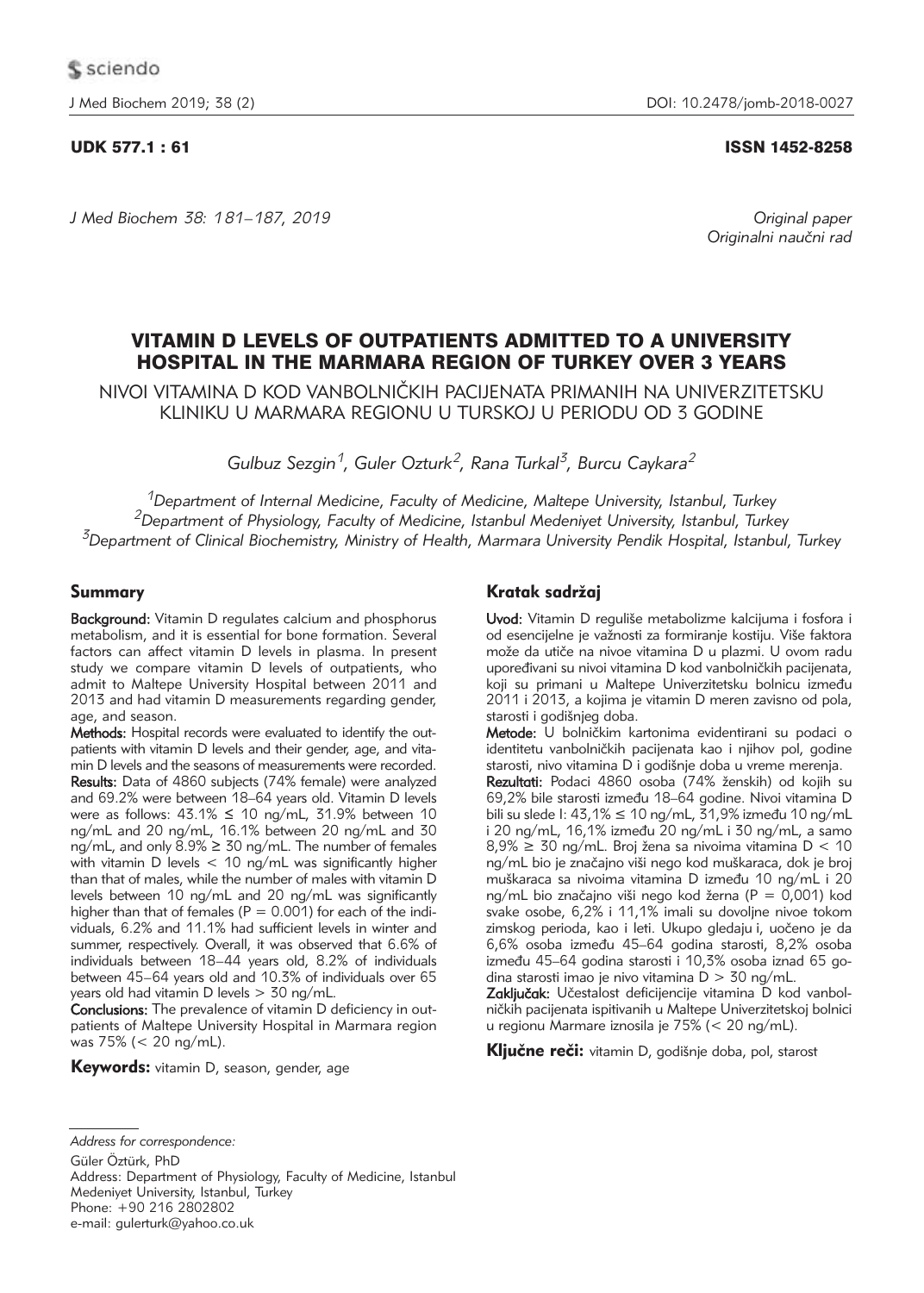### Introduction

Vitamin D is an essential nutrient that plays a major role in human health from birth to death. Two major forms of vitamin D important for humans are vitamin D3, so called cholecalciferol and vitamin D2, also known as ergocalciferol (1). The major role of vitamin D in the body is maintaining calcium, iron, magnesium, phosphate and zinc levels by regulating intestinal absorption (1, 2), and its deficiency results in rickets, osteomalacia and osteoporosis and it is thought that the risk of developing cardiovascular, auto-immune and endocrine diseases and cancer increase in case of deficiency (3, 4). The most accurate method of evaluating a person's vitamin D status is to measure the level of serum 25-hydroxyvitamin D (25(OH)D). According to the US Endocrine Society Clinical Practice guideline published in 2011 (1, 5), vitamin D deficiency is defined as 25(OH)D less than 20 ng/mL (50 nmol/L), vitamin D insufficiency is defined as levels between 21 ng/mL and 29 ng/mL. A blood level of 25(OH)D should be greater than 30 ng/mL to minimize the risk of hypercalcemia as 100 ng/mL (250 nmol/L).

Vitamin D is different from other essential vitamins, because besides dietary intake, the body can manufacture it with sunlight exposure. Sources of vitamin D-rich food mainly include oily fish and dairy products. There are also vitamin D fortified food products in some countries like USA, however it has been reported that consumption of these food products are not enough to meet the daily recommended levels (6). Given the fear of developing skin cancer, many individuals avoid exposure to sunlight; hence, vitamin D deficiency has become a global concern, considering its role in human health, and it has been reported that the prevalence of vitamin D deficiency ranges from 2 to 90% depending on the cut-off value and study population selected (4).

Multiple factors have been associated with lower vitamin D levels, including gender, age, obesity, skin type, pigmentation, ethnicity, smoking, sedentary life, the season the measurement was made and the geographic region (7–10).

In the present retrospective study, vitamin D levels of patients who were admitted to Maltepe University Hospital between 2011 and 2013 and had vitamin D measurements, were evaluated according to gender, age and the season in which the measurement was made and the department that made the request.

## Materials and Methods

#### *Patients*

In this retrospective hospital-based study, the hospital registries of Maltepe University Hospital between 2011 and 2013 were evaluated, after approval was obtained from the Ethics Committee of Kartal Training and Research Hospital (Decision No: 4, 12.03.2013). The outpatients, who were admitted to the different departments of the hospital and were requested vitamin D levels, were identified, and their gender, age, vitamin D levels, the department that made the request and the season in which (winter and summer) the measurement was made were recorded.

#### *Statistical Analysis*

Statistical analysis was performed using NCSS (Number Cruncher Statistical System) 2007 & PASS (Power Analysis and Sample Size) 2008 Statistical Software (Utah, USA). While analyzing data, in the comparison of quantitative data as well as descriptive statistical methods (mean, standard deviation, median, frequency rate) between two comparison groups, Mann-Whitney U test is used; the Kruskal-Wallis test is used in the comparison of three or more groups; and Mann-Whitney U test was used for determining the group which causes the difference. In the comparison of qualitative data Pearson's chi-square test was used. A P value  $< 0.05$  was considered to be statistically significant.

### **Results**

In the present study, the data of 4860 subjects, 74% female, were analyzed. Most of the subjects were between 18 and 64 years of age (69.2%), only 5.7% being below 18 years of age. Vitamin D measurements were performed in winter in  $44.9\%$  (n = 2183) of the subjects and in summer in  $55.1\%$  (n = 2677) of them.

Vitamin D measurements were performed on request of Internal Disease Department in 46.6%, (n  $=$  2263), Physical Therapy and Rehabilitation Department in  $15.3\%$  (n = 743), Endocrine Department in 12.2% (n = 593) and Psychiatry Department in 9.5%  $(n = 462)$ . The remaining 16.4% of the measurements were done on requests of different departments of the hospital. Vitamin D levels of patients with chronic renal failure and hepatic failure were not included in the study.

Vitamin D levels of the subjects were as follows, 43.1% (n = 2093) at or below 10 ng/mL, 31.9% (n  $= 1551$ ) between 10 ng/mL and 20 ng/mL, 16.1% (n = 783) between 20 ng/mL and 30 ng/mL and only 8.9% ( $n = 433$ ) at or above 30 ng/mL. The demographic characteristics of the study population are presented in *Table I*.

The vitamin D measurements of the women subjects vary between 3 to 100 with an average of 14.10  $\pm$  11.55 and median of 10.92. The vitamin D measurements of the men subjects vary between 3 to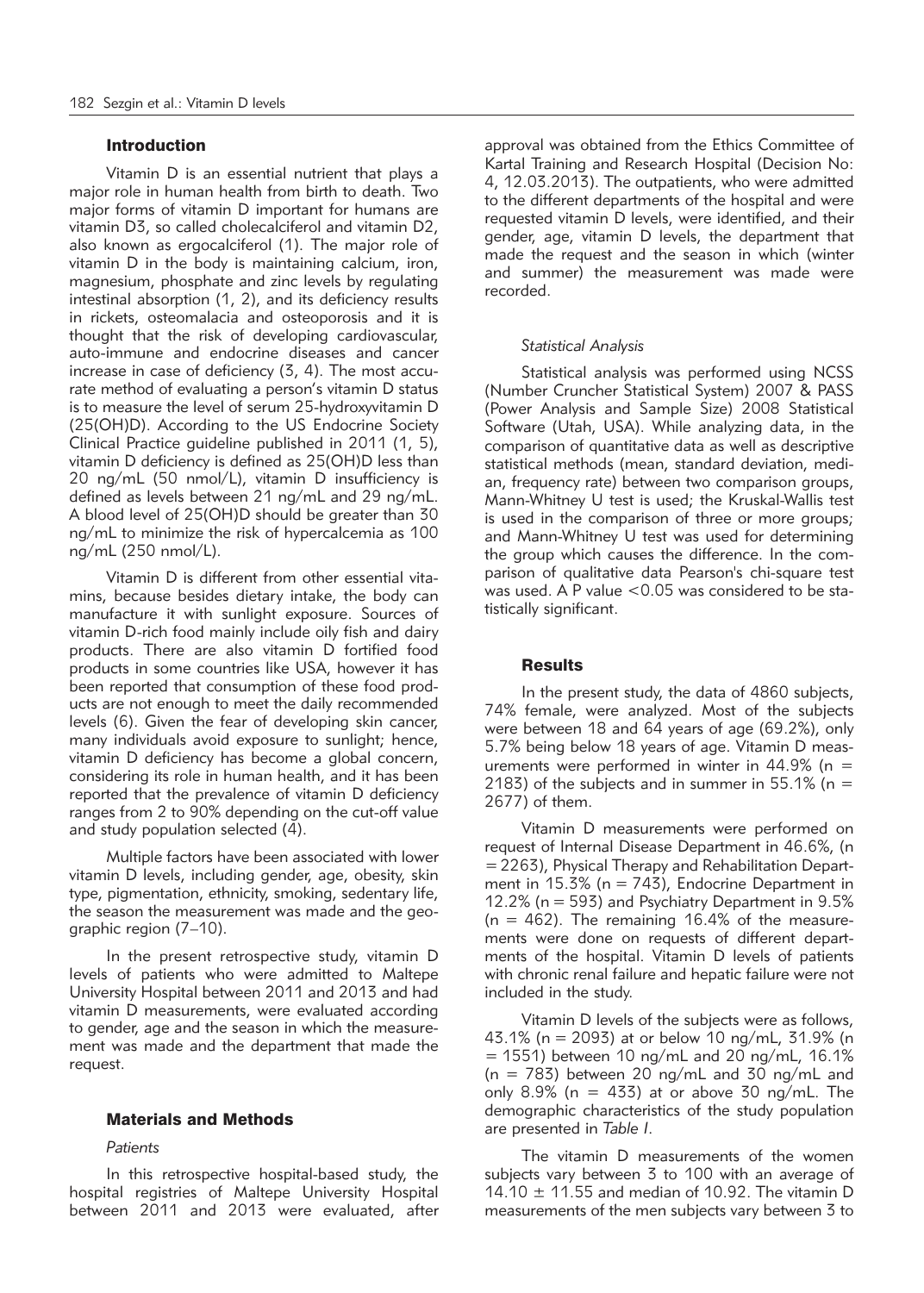100 with an average of 16.26  $\pm$  10.94 and median of 14.47. Therefore, it was found that according to gender the difference between vitamin D measurements was statistically significant ( $p < 0.01$ ). When compared to those of women, the vitamin D measurements of men subjects are significantly higher. This significant difference resulted from ones whose vitamin D levels were 10 or below, and that the proportion of vitamin level 10 or below of women was more significant than those of men ( $p < 0.01$ ). Furthermore, the percentages of the men subject's vitamin D levels at or above 30 ng/mL were higher than women's. However, this result showed no significant difference according to gender ( $p > 0.05$ ). The

| Table I Demographic characteristics of the study population. |  |  |  |
|--------------------------------------------------------------|--|--|--|
|--------------------------------------------------------------|--|--|--|

|                 |                                        | n    | ℅    |
|-----------------|----------------------------------------|------|------|
| Gender          | Female                                 | 3597 | 74   |
|                 | Male                                   | 1263 | 26   |
|                 | Internal disease                       | 2263 | 46.6 |
|                 | Psychiatry                             | 462  | 9.5  |
| Department      | Physical Therapy<br>and Rehabilitation | 743  | 15.3 |
|                 | Endocrine                              | 593  | 12.2 |
|                 | Nephrology                             | 203  | 4.2  |
|                 | <b>Chest Diseases</b>                  | 241  | 5.0  |
|                 | Pediatrics                             | 203  | 4.2  |
|                 | Medical Oncology                       | 152  | 3.1  |
| Vitamin D level | $\leq 10$                              | 2093 | 43.1 |
|                 | $10 - 20$                              | 1551 | 31.9 |
| (ng/mL)         | $20 - 30$                              | 783  | 16.1 |
|                 | 30                                     | 433  | 8.9  |

distribution of study subjects according to gender and vitamin D levels is presented in *Table II*.

The vitamin D measurements of the subjects who were admitted in the winter vary between 3 to 100 with an average of  $13.27 \pm 10.45$  and median of 10.56. The vitamin D measurements of the subjects who were admitted in the summer vary between 3 to 100 with an average of 15.79  $\pm$  12.06 and median of 13.30 (*Table III*). Therefore, it was found that according to seasons the difference between vitamin D measurements was statistically significant ( $p <$ 0.01). When compared to those of subjects admitted in winter, the vitamin D measurements of subjects admitted in the summer are significantly higher and the difference was found to be significant according to the seasons ( $p = 0.001$ ). The percentage of those with Vitamin D levels lower than 10 ng/mL was higher in winter than in summer. While there was no difference between the percentages of subjects with values between 10–20 ng/mL, the vitamin D levels of those who were 20–30 ng/mL and above 30 ng/mL were higher in summer than in winter ( $p < 0.01$ ). The distribution of subjects according to vitamin D levels and the season of estimation is presented in *Table III*.

It was found that there was significant difference among the vitamin D measurements of female subjects according to age groups ( $p < 0.01$ ). According to the dual comparison conducted to identify the group that caused the difference, the vitamin D measurements of subjects 1 year or below years of age are significantly higher than those of 6.1–17.0 years of age, 18–44 years of age, 45–64 years of age, and 65 and above ( $p < 0.01$ ), whereas the vitamin D measurements of subjects 1.1–6.0 years of age are significantly higher than those of 6.1–17.0 years of age, 18–44 years of age, 45–64 years of age, and  $65$  and above ( $p < 0.01$ ). The vitamin D measurements of subjects in the age group of 65 and above was significantly less than those of 18–44 years of age,  $45-64$  years of age ( $p < 0.01$ ). The dis-

**Table II** Distribution of the subjects according to gender and vitamin D levels.

|                                     |                                    |                                             | Gender                                      |            | Post Hoc Test                                |
|-------------------------------------|------------------------------------|---------------------------------------------|---------------------------------------------|------------|----------------------------------------------|
|                                     |                                    | Female<br>$(n = 3597)$                      | Male<br>$(n = 1263)$                        | P          |                                              |
| Vitamin D level<br>(ng/mL)          | Min-Max<br>Mean $\pm$ SD<br>Median | $3.0 - 100.0$<br>$14.10 \pm 11.55$<br>10.92 | $3.0 - 100.0$<br>$16.26 \pm 10.94$<br>14.47 | $a0.001**$ |                                              |
|                                     | < 10                               | 1682 (46.8)                                 | 411 (32.5)                                  | $b0.001**$ | 1 vs $(2+3+4)$ <sub>p</sub> < 0.01**         |
| Vitamin D<br>level (nq/mL)<br>n (%) | $10 - 20$                          | 1059 (29.4)                                 | 492 (39.0)                                  |            | $\sqrt{2}$ vs (1+3+4) <sub>p</sub> < 0.01**  |
|                                     | $20 - 30$                          | 552 (15.3)                                  | 231 (18.3)                                  |            | $\frac{3}{3}$ vs (1+2+4) <sub>p</sub> < 0.05 |
|                                     | > 30                               | 304 (8.5)                                   | 129 (10.2)                                  |            | $\frac{4 \text{ vs } (1+2+3)}{D}$ > 0.05     |

<sup>a</sup> Mann Whitney U Test, vs: versus, <sup>b</sup>Pearson Chi-Square Test,  $*$  $*$ p<0.01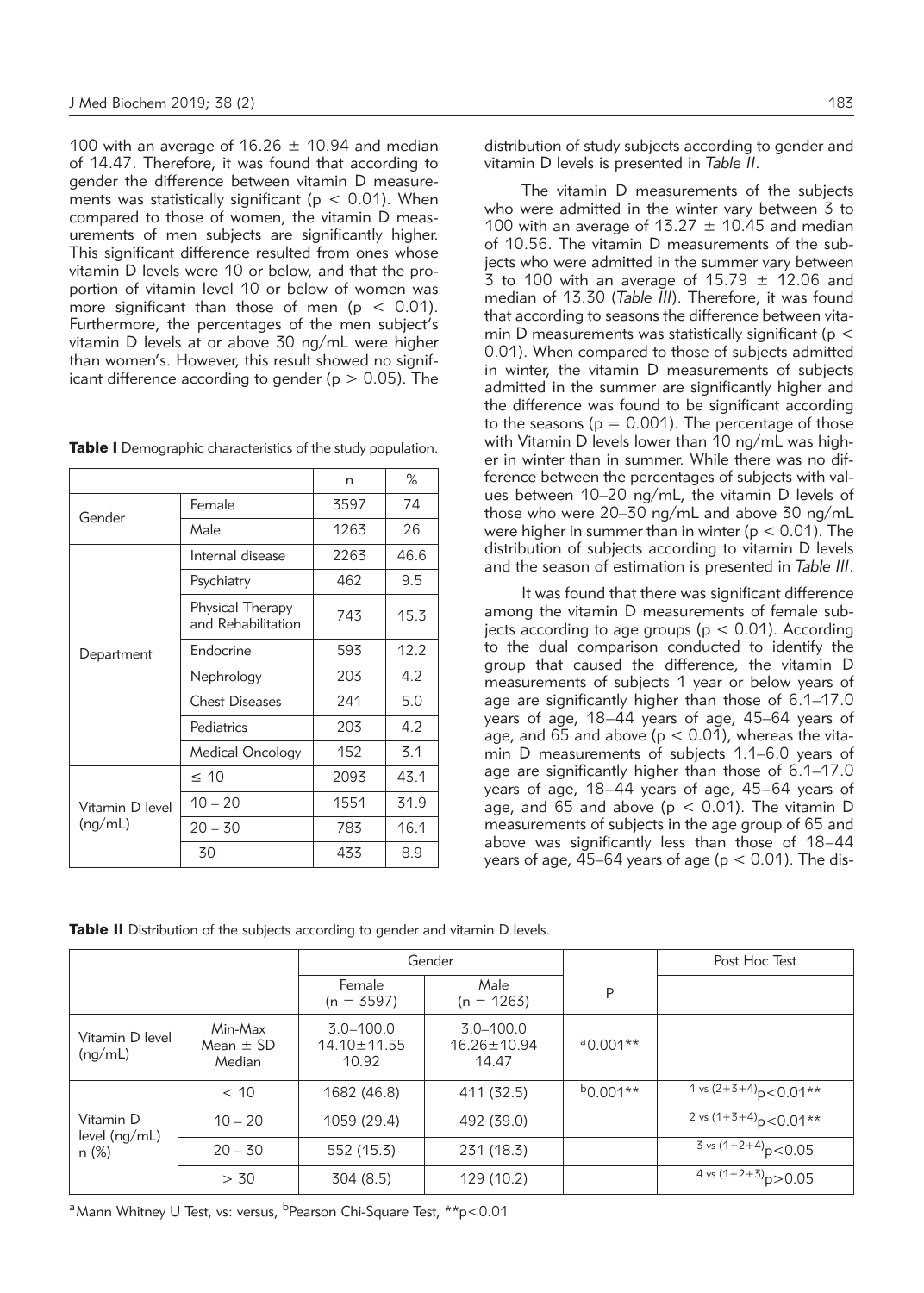|                                     |                                    | Seasons                                     |                                            |               | Post Hoc Test                          |
|-------------------------------------|------------------------------------|---------------------------------------------|--------------------------------------------|---------------|----------------------------------------|
|                                     |                                    | Winter<br>$(n = 2183)$                      | Summer<br>$(n = 2677)$                     | P             |                                        |
| Vitamin D level<br>(nq/mL)          | Min-Max<br>Mean $\pm$ SD<br>Median | $3.0 - 100.0$<br>$13.27 \pm 10.45$<br>10.56 | $3.0 - 98.9$<br>$15.79 \pm 12.06$<br>13.30 | $a_{0.001**}$ |                                        |
|                                     | < 10                               | 1040 (47.6)                                 | 1053 (39.3)                                | $b0.001**$    | 1 vs $(2+3+4)$ <sub>D</sub> $<$ 0.01** |
| Vitamin D level<br>(nq/mL)<br>n (%) | $10 - 20$                          | 710 (32.5)                                  | 841 (31.4)                                 |               | 2 vs $(1+3+4)$ <sub>p</sub> $>$ 0.05   |
|                                     | $20 - 30$                          | 297 (13.6)                                  | 486 (18.2)                                 |               | 3 vs $(1+2+4)$ <sub>D</sub> $<$ 0.01** |
|                                     | > 30                               | 136(6.2)                                    | 297 (11.1)                                 |               | 4 vs $(1+2+3)$ <sub>D</sub> $<$ 0.01** |

Table III Distribution of subjects according to vitamin D levels and season.

<sup>a</sup> Mann Whitney U Test, vs: versus, <sup>b</sup>Pearson Chi-Square Test,  $*p$ <0.01

| Vitamin D            | Age groups (years)     |                         |                           |                           |                           |                    |               |
|----------------------|------------------------|-------------------------|---------------------------|---------------------------|---------------------------|--------------------|---------------|
| level<br>(ng/mL)     | $\leq$ 1<br>$(n = 27)$ | $1.1 - 6$<br>$(n = 52)$ | $6.1 - 17$<br>$(n = 195)$ | $18 - 44$<br>$(n = 1771)$ | $45 - 64$<br>$(n = 1596)$ | 65<br>$(n = 1219)$ | P             |
| Min-Max              | $4.0 - 100$            | $4.0 - 60.9$            | $3.0 - 52.6$              | $3.0 - 75.7$              | $3.0 - 70.0$              | $3.0 - 100.0$      | $a_{0.001**}$ |
| Mean                 | 34.22                  | 29.57                   | 18.43                     | 13.82                     | 14.67                     | 14.20              |               |
| SD.                  | 19.46                  | 13.80                   | 10.66                     | 10.11                     | 10.71                     | 12.91              |               |
| Median               | 29.06                  | 26.21                   | 16.95                     | 11.40                     | 12.51                     | 10.10              |               |
| $<$ 10; n (%)        | 1(3.7)                 | 3(5.8)                  | 49 (25.1)                 | 784 (44.3)                | 651 (40.8)                | 605 (49.6)         | $b0.001**$    |
| $10 - 20$ ; n $(\%)$ | 4(14.8)                | 8(15.4)                 | 68 (34.9)                 | 602 (34.0)                | 539 (33.8)                | 330 (27.1)         |               |
| $20 - 30$ ; n $(\%)$ | 10(37.0)               | 21(40.4)                | 51 (26.2)                 | 268 (15.1)                | 275 (17.2)                | 158 (13.0)         |               |
| $>$ 30; n (%)        | 12 (44.4)              | 20 (38.5)               | 27 (13.8)                 | 117(6.6)                  | 131(8.2)                  | 126 (10.3)         |               |

**Table IV** Distribution of the subjects according to vitamin D levels and age groups.

<sup>a</sup>Kruskal Wallis Test, <sup>b</sup>Pearson Chi-Square Test, \*\*p<0.01

tribution of study subjects according to vitamin D levels and age groups is shown in *Table IV*.

It was observed that vitamin D levels decreased with age. Considering the vitamin D levels which are most distributed number of subjects according to age groups; vitamin D levels were found less than 10 ng/mL in 49.6% of the subjects aged 65 years and over, 40.8% of the subjects aged 45–64 and 44.3% of the subjects aged  $18-44$  years (p < 0.01). Vitamin D levels were found 10–20 ng/mL in 34.9% of the subjects in the age range of 6.1–17 years and 40.4% of the subjects in the age range of 1.1–6 years were found 20–30 ng/mL. Vitamin D levels were observed more than 30 ng/mL in 44.4% of the subjects 1 and below year of age (*Table IV*). While in the age group under 1 year and 1.1–6 years old no statistically significant difference was found between vitamin D levels according to seasons ( $p > 0.05$ ), in the age groups 6–17, 18–44 and 45–64 vitamin D levels was found significantly high in summer ( $p < 0.01$ ). Non statistically significant difference was found in 65 or above years of age according to the seasons ( $p >$ 0.05). In both male and female subjects, it was found that vitamin D levels in summer were significantly high ( $p < 0.01$ ). The distribution of age and gender according to seasons is shown in *Table V*.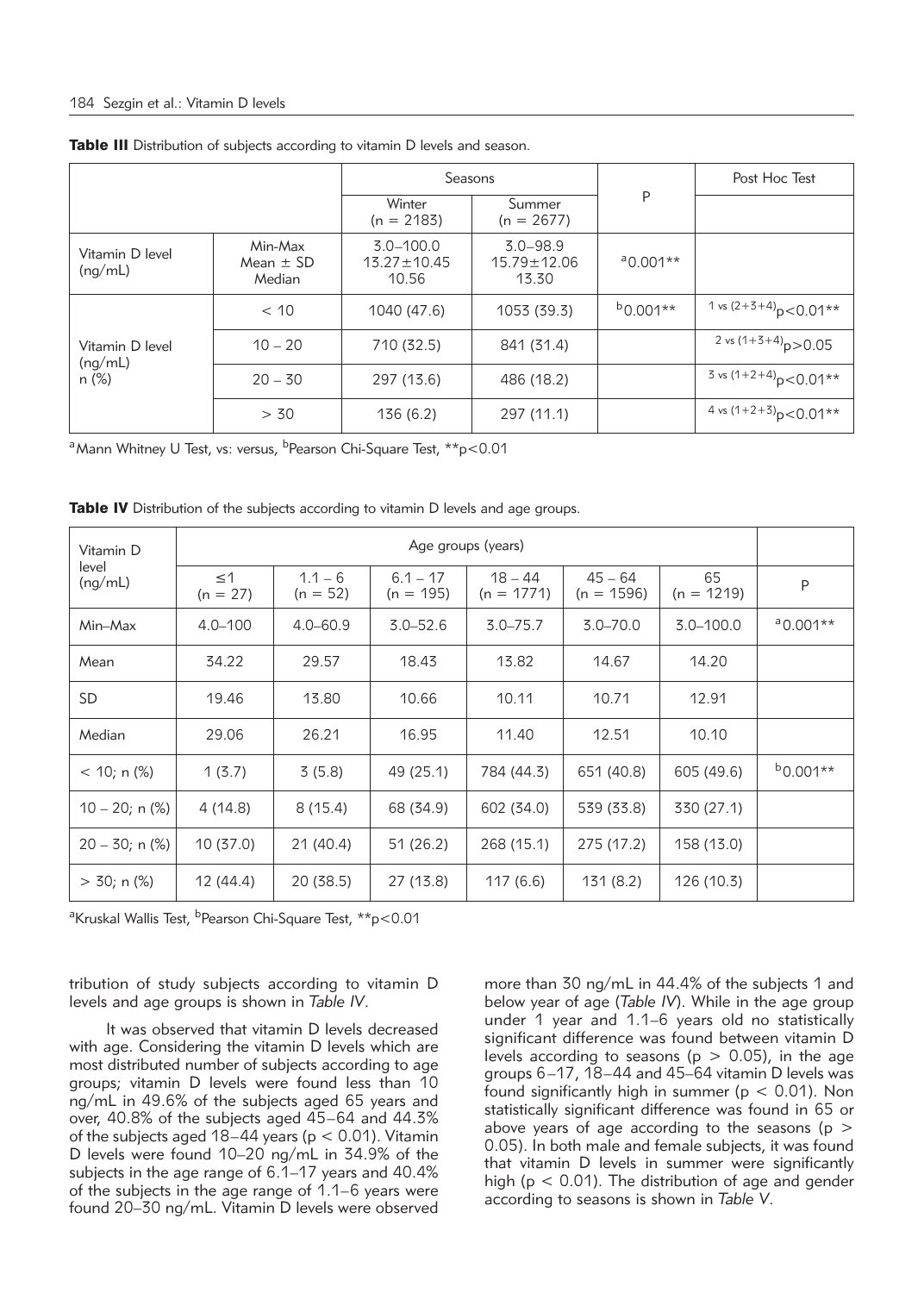|                | Vitamin D level (ng/mL)                     |                                               |           |
|----------------|---------------------------------------------|-----------------------------------------------|-----------|
|                | Winter $(n=2183)$<br>Mean $\pm$ SD (median) | Summer ( $n=2677$ )<br>Mean $\pm$ SD (median) | p         |
| $\leq$ 1 age   | $34.70 \pm 25.23$ (26.8)                    | $33.82 \pm 14.23$ (29.7)                      | 0.558     |
| $1.1 - 6$ age  | $26.66 \pm 13.15(24.7)$                     | $32.48 \pm 14.07$ (27.2)                      | 0.173     |
| $6.1 - 17$ age | $15.26 \pm 8.39$ (13.9)                     | $20.97 \pm 11.61$ (19.8)                      | $0.001**$ |
| $18 - 44$ age  | $11.86 \pm 8.81$ (9.4)                      | $15.21 \pm 10.73$ (13.6)                      | $0.001**$ |
| $45 - 64$ age  | $13.33 \pm 9.56$ (11.4)                     | $15.87 \pm 11.53$ (13.6)                      | $0.001**$ |
| $\geq 65$ age  | $13.65 \pm 12.08$ (10.1)                    | $14.67 \pm 13.69$ (10.1)                      | 0.565     |
| Female         | $12.80 \pm 10.22$ (9.9)                     | $15.15 \pm 10.43$ (12.0)                      | $0.001**$ |
| Male           | $14.59 \pm 10.96$ (12.5)                    | $17.65 \pm 10.73$ (16.1)                      | 0.001     |

Table V Distribution of age and gender according to seasons.

\*\*Mann Whitney U test, \*\*p<0.01

## **Discussion**

In this retrospective study, the registries of patients who were admitted to the different departments of Maltepe University hospital between 2011 and 2013 and had vitamin D measurements were analyzed, and the prevalence of vitamin D deficiency was found as 76.2% in females and 71.5% in males, and vitamin D insufficiency as 15.3% in females and 18.3% in males.

More than one-third of the studies related to vitamin D status have been reported mean values below 50 nmol/L (4), and the prevalence varies considerably across countries. A recent review by Lips evaluating vitamin D status in Europe and Asia, reported a north south gradient in vitamin D levels, the levels being high in Scandinavian countries and low in Italy, Spain and some other Mediterranean countries (11). However, there are also variations among countries in the same geographic region; while vitamin D is deficient in 77% of Estonians in winter, the overall prevalence is 40% in Norway, and 34% in Sweden, all being North European countries (8, 12, 13). The lower rates that were observed in Norway and Sweden were attributed to the consumption of fatty fish. A study of Burgaz et al. (14) in Swedish women reported that, of the dietary factors, the main food groups that showed the best correlation with 25(OH)D serum concentrations were fatty fish and vitamin D-fortified reduced-fat dairy products.

The prevalence was found to be 22.7% in South Australia (15), 24% in Brazil (16), while the prevalence of vitamin D deficiency in adolescents was found to be 45.4 % in the United Arab Emirates (17).

Nevertheless, the prevalence of vitamin D deficiency was 78.1% in females and 72.4% in males in Saudi Arabia, located in the Middle East as is the United Arab Emirates (18). It has been reported that 70% to 90% of the individuals living in India, Iran, and in some countries in South Asia had vitamin D deficiency (7, 19, 20). The higher prevalence observed in these countries, was associated with lifestyle patterns developed according to social, cultural and religious beliefs like clothing and vegetarianism. A study performed by Alagol et al. (21) on Turkish women, investigated the efficiency of sunlight exposure in 48 premenopausal women, in relation to 3 different types of dressing in summer. Women in the first group were dressed in a style which exposed the usual areas of the skin to sunlight; those in the second group wore traditional clothing with the skin of the hands and face uncovered, while the third group of women was dressed in traditional Islamic style, covering the whole body including hands and face. It was found that while, 44% of those in Group I and 60% of those in Group II, had vitamin D deficiency, all women in group III had vitamin D levels below normal (21).

Numerous studies reported higher vitamin D levels in men than women (22, 23). This finding might have a few possible reasons: women tend to have more body fat than men, they spend a bit more time indoors, and they tend to have sun protection behavior because of cosmetic concerns. Additionally, in Muslim countries, women wear veils and special clothing covering the whole body according to religious beliefs, therefore they have no exposure to sunlight, which is one of the sources of vitamin D (24). However, in a study in North Iran, the prevalence of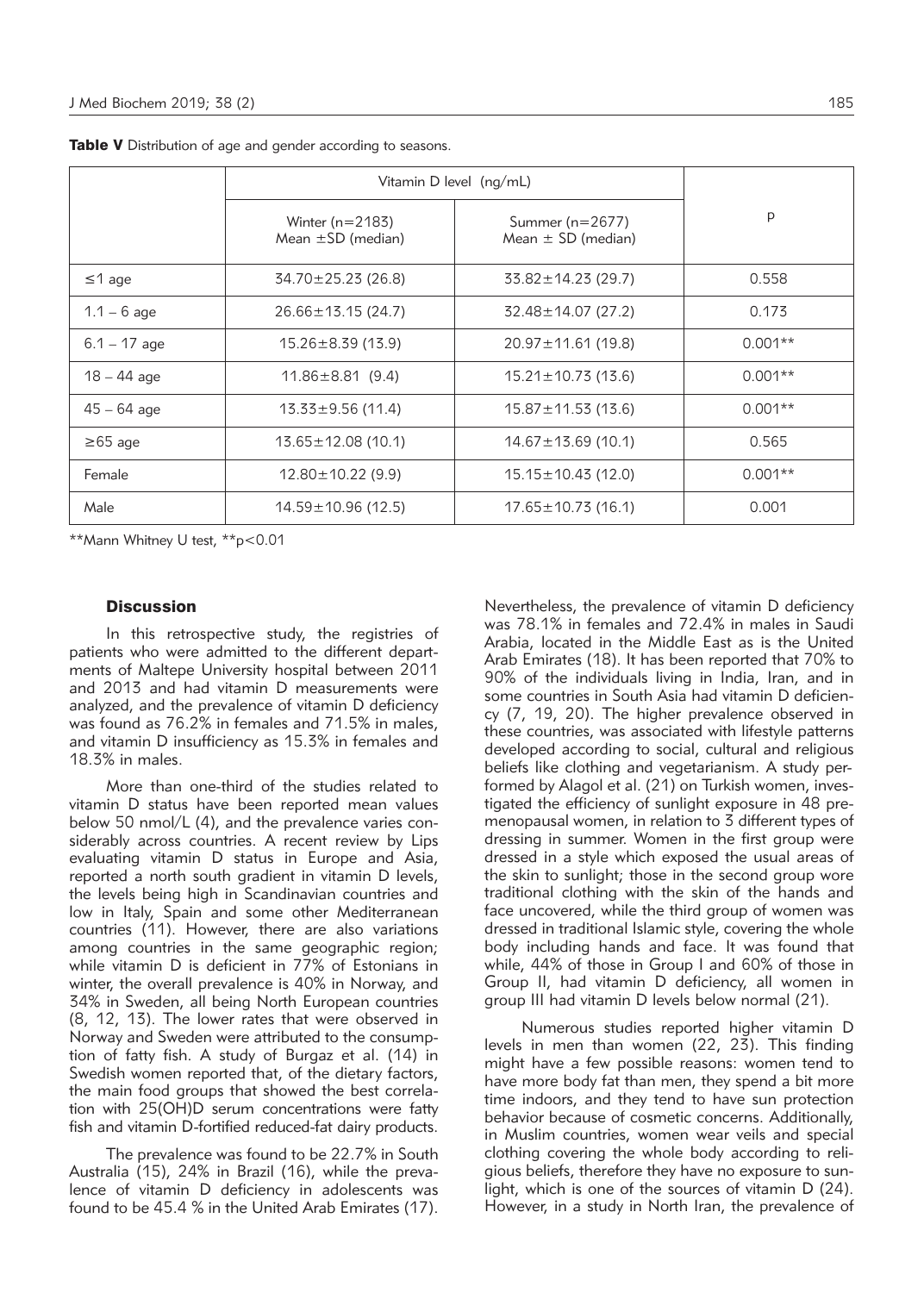vitamin D deficiency was similar in males and females (7), and a study comparing serum 25(OH)D levels from the Third National Health and Nutrition Examination Survey (NHANES) collected between 1988 and 2004 with the levels from NHANES 2001–2004, reported that while males had higher vitamin D levels than females in 1988–1994 cohort, sex-related difference was equalized in 2001–2004. The authors stated that this might be secondary to disproportionately greater time indoors and less time outdoors among males compared with females (25). Similar to the majority of the studies, the rate of vitamin D deficiency was significantly higher in females in comparison to males in the present study.

As was mentioned above, sunlight is one of the main sources of vitamin D. The level of cutaneous vitamin D3 synthesis in the skin is associated with the amount of solar UVB radiation, which is affected by the geographic latitude, season of the year and time of day (2). Additionally, cutaneous synthesis decreases with increasing age, due to a decrease in 7-dehydrocholesterol levels and morphological changes due to biological aging. It was reported that while 20% of the individuals had deficient vitamin D levels in summer, the rate increased to 64% in Norway (8), a Scandinavian country, and while 22% of individuals had vitamin D deficiency in summer, the corresponding rate was 38% in males and 40% in females in South Florida, so called the Sunshine State (26). However, a study performed in North Iran, reported that there was no significant difference in vitamin D levels measured in different seasons (5). While 80.1% of the outpatients that had vitamin D measurements during winter had vitamin D deficiency, the rate decreased to 70.7% in summer in the present study. The relatively small difference across seasons found in the present study might be due to clothing worn by the women according to religious beliefs.

Serum vitamin D levels are also associated with age, and as people get older, cutaneous synthesis and absorption of vitamin D decreases. Also, advanced age leads to reduced activity, which gives elderly less opportunity to be outdoors. Studies report conflicting results about the relation between age and vitamin D levels. The study comparing NHANES 1988–2004 data with NHANES 2001–2004 data reported that besides gender-related differences, age-related differences also disappeared in 2001–2004 cohort, probably due to spending more time indoors (25). A study performed by Meyer et al. (27) reported that age was not related with vitamin D levels in Sri Lankans and native of Norway while Laktasic-Zerjavic et al. (9) in their study in Croatia and Alfawaz et al. (18) in their study in Saudi Arabia reported that the rate of vitamin D deficiency increase with increasing age; however Heidari Behzad et al. (7) in their study performed in North Iran reported that serum vitamin D levels increase with increasing age. In the present study, similar to (28, 29), the rate of vitamin D deficiency increased with increasing age. While 40.5 of subjects below 6 years of age had sufficient vitamin D levels, only 7.4% of subjects between 18 and 64 years of age and 10.3% of subjects over 65 years of age had sufficient vitamin D levels. The relatively higher levels in children below 6 years of age may be due to intake of vitamin D products and consumption of dairy products.

This study although evaluated vitamin D levels of a large sample size of subjects has some limitations as it is a hospital based study with retrospective nature. Limited information can be obtained from hospital registries and the analysis was performed on blood samples of patients who were admitted to the hospital because of different complaints, and vitamin D measurement results concluded that there might be deficiency of this essential vitamin among the subjects under different age groups. However, patients from all parts of Marmara region are admitted to the Maltepe university Hospital located in the north west of Turkey in Marmara region. The prevalence of 75% (<20 ng/mL) found in the present retrospective study was similar to the prevalence found by Hekimsoy et al. (30) in a cross-sectional study performed in the Aegean region of Turkey. Hence, it may be concluded that the prevalence of vitamin D deficiency is around 75% in Turkey, a Mediterranean country. In this study, vitamin D status was affected by gender, season and age. When vitamin D levels were compared according to gender, it was found that the proportion of females with vitamin D levels with 10 ng/mL or below 10 ng/mL was significantly higher than that of males. The proportion of males with vitamin D levels between 10 ng/mL and 20 ng/mL and those with vitamin D levels between 20 ng/mL and 30 ng/mL were significantly higher than that of females. On the other hand, the proportion between males and females with levels above 30 ng/mL were not of significant difference. Moreover, according to seasons, it was observed that while 6.2% of the individuals have sufficient vitamin D levels (>30 ng/mL) in winter, this rate increased to 11.1% in summer. In addition, when vitamin D levels of the subjects were evaluated according to age groups, it was found that 38.5% of subjects between 1.1–6 years of age had sufficient levels (> 30 ng/mL), this rate was only 13.8% among the individuals between 6.1–17 age, 6.6% among the individuals between 18–44 age, 8.2% in 45–64 age and 10.3% among the individuals over 65 years of age.

### Conflict of interest statement

The authors stated that they have no conflicts of interest regarding the publication of this article.